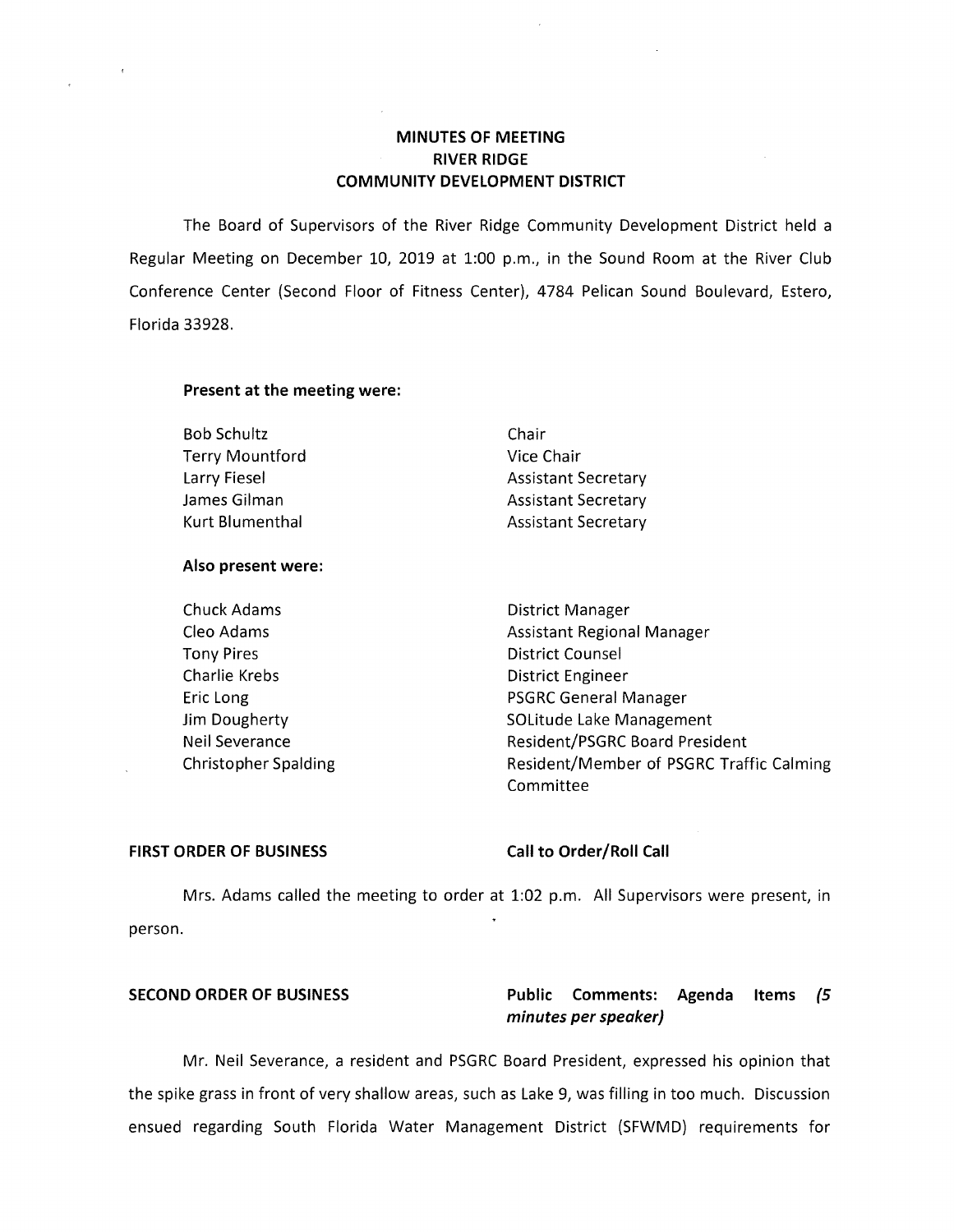mitigation and conservation areas and previous mandates to replant and monitor that area. Staff would research the requirements to determine what could be done aesthetically within the SFWMD guidelines for Tract 10.

### **THIRD ORDER OF BUSINESS Updates: SOLitude Lake Management**

Mr. Dougherty reported the following:

 $\triangleright$  Lake H1-A was still being treated for chara. Some of the plants would be chopped, via boats, so the algae could be treated.

 $\triangleright$  The nano-bubbler in Lake H1-A was working well.

► Lake Hl-B was still being treated for slender spikerush and algae. The nano-bubbler was not working at 100%; the intakes would be cleaned.

 $\triangleright$  Lake E4-A had new algae on the north end, which would be treated.

► The Island Sound Lake nano-bubbler was working properly but the lake still had an unattractive brown appearance.

Discussion ensued regarding cost and longevity of treatments; the Island Sound Lake would be treated before the holidays and longevity would be monitored.

# **Discussion: Stop Sign at Pelican Sound Boulevard and Pelican Sound Drive This item was an addition to the agenda.**

Mr. Schultz recalled that, at the last meeting, two residents expressed their opinion that a three-way stop sign was needed at Pelican Sound Boulevard and Pelican Sound Drive and Mr. Krebs inspected the intersection.

Mr. Krebs stated his understanding was the residents were concerned about speeding on Pelican Sound Boulevard but, according to the Manual for Uniform Traffic Control Devices, stop signs are not effective in regulating speed; therefore, a stop sign would not be justified in this case. A stop sign was previously considered for that intersection but the proximity to the cul-de-sac would not allow enough roadway to adequately warn drivers of an upcoming stop. A stop sign could be justified at an accident prone intersection. Discussion ensued regarding one incident at the intersection. The consensus was that stop signs would not have prevented that incident. Mr. Krebs stated another justification for a stop sign could be if it was an intersection at which drivers expected other drivers to stop. He drove through the intersection several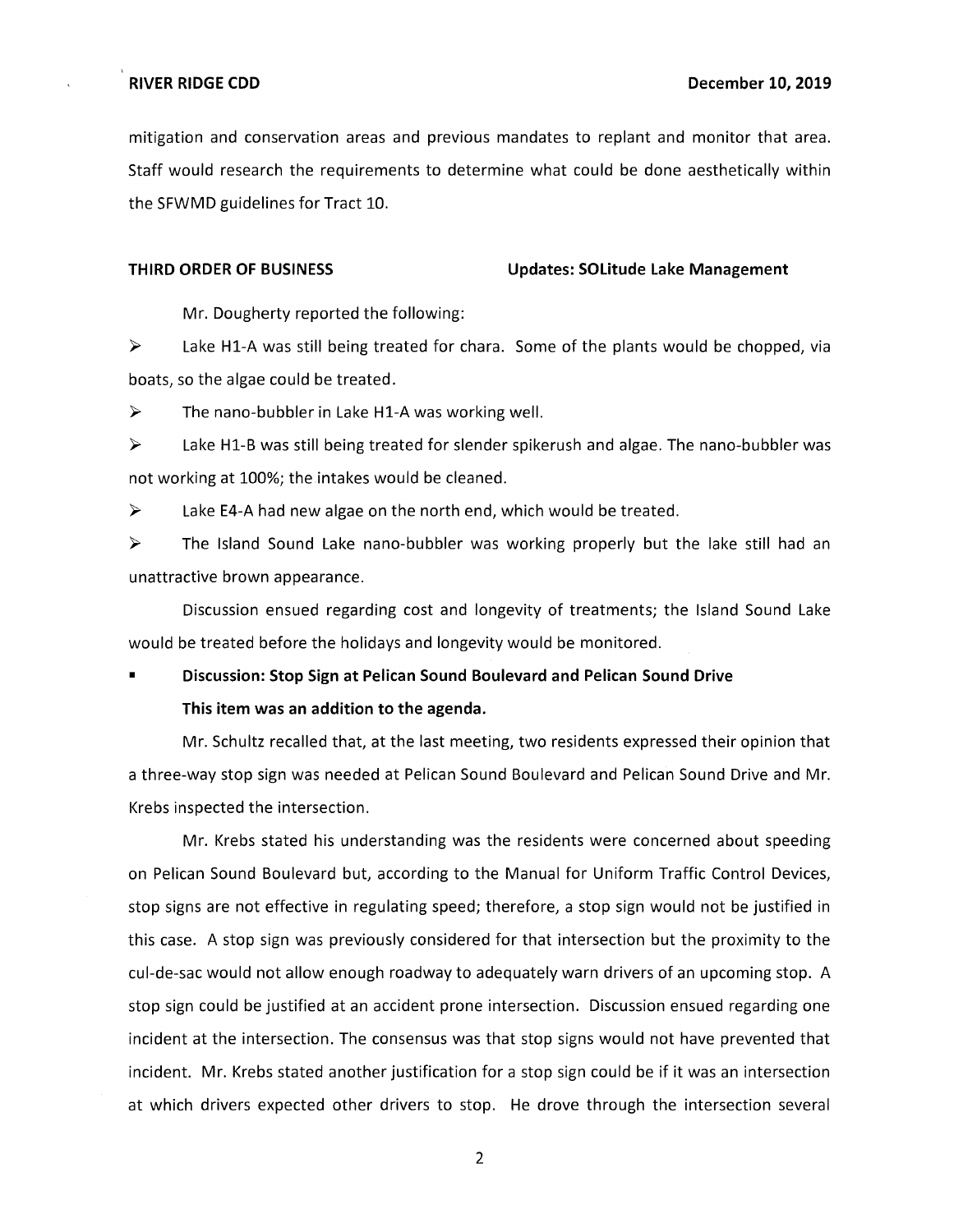times and did not find any issue, which showed that drivers were accustomed to the intersection as it is. He surmised that it would be difficult to justify adding a stop sign when nothing was changed or added at the intersection; therefore, adding stop signs for speed control was not advised.

A Board Member expressed his opinion that residents proposed the stop sign because they believed the intersection lent itself to a three-way stop sign. Discussion ensued regarding the distance required for signage to properly warn drivers of an upcoming stop. Mr. Krebs described the issues with a stop sign at that location and stated the Board could decide to install a stop sign but there was no justification, from an engineering standpoint. Mr. Blumenthal expressed his opinion that drivers expected stop signs at intersections. Mr. Krebs listed several other similar intersections within the community that do not have three-way stop signs and stated that intersection was a typical intersection for the community, as a whole, from an engineering standpoint.

A Board Member stated one of the reasons given was that the monument blocks drivers' view and stated he did not find this to be a valid issue.

Mr. Krebs stated that a recently added stop sign at the racquetball court was justified because a sidewalk was added on the other side of the road and a new crosswalk was installed so there was an engineering justification to add the stop sign since the area changed, which increased traffic, and there was adequate roadway to add signage. The additional traffic at the racquetball court led to the request for a stop sign at Turnberry, which was justified from an Engineering standpoint because incoming traffic was not allowing drivers to turn; it was not to control speeding. Mr. Krebs expressed his opinion that, if a stop sign were installed at that location, residents on every other street with a T-intersection would probably want the same.

**On MOTION by Mr. Schultz and seconded by Mr. Fiesel, with all in favor, denying the request to erect a stop sign at the intersection of Pelican Sound Boulevard and Pelican Sound Drive, was approved.** 

A letter would be sent to the two residents who requested the stop sign, along with a copy of the draft meeting minutes reflecting showing the discussion and the resulting decision.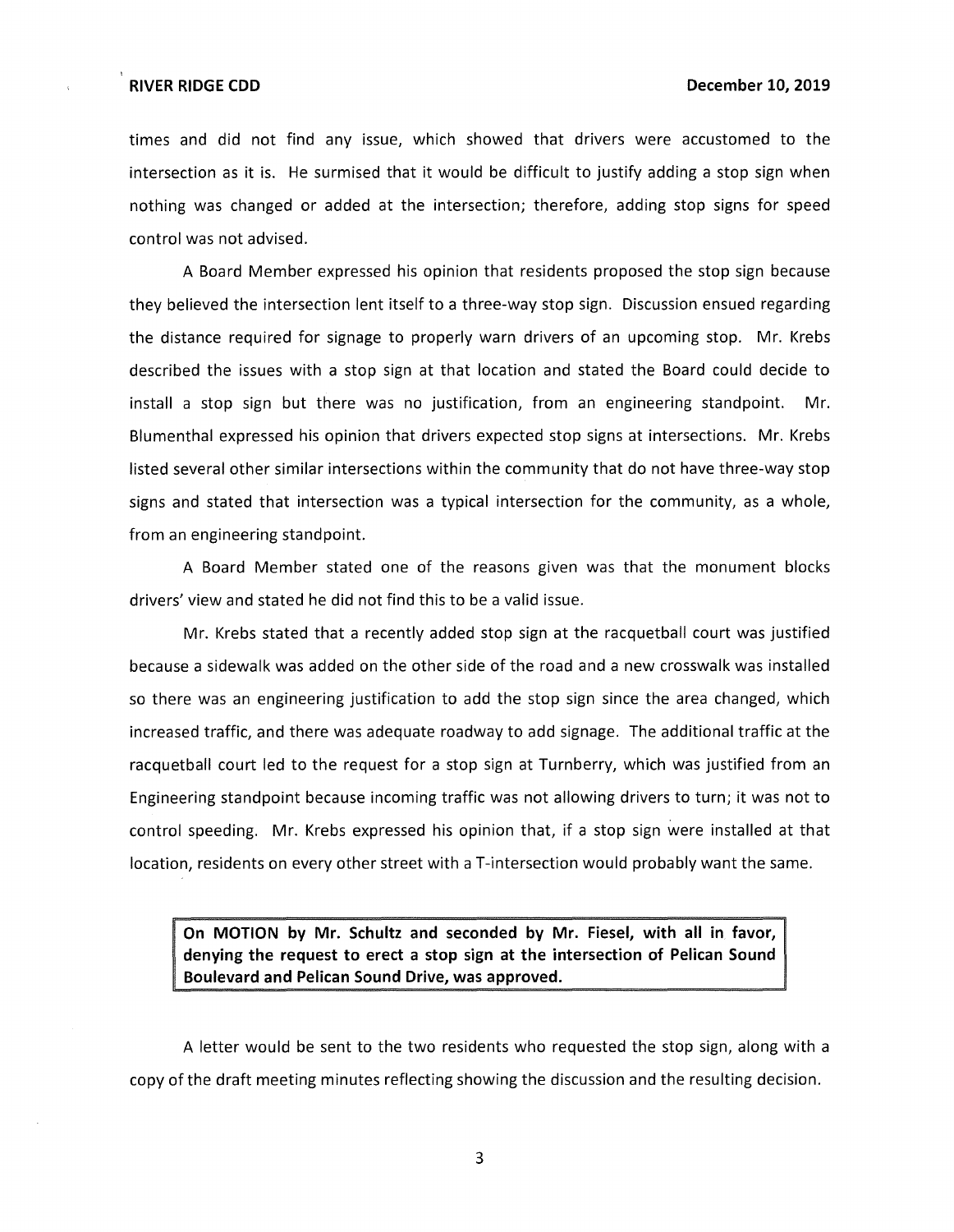FOURTH ORDER OF BUSINESS **Discussion:** Cost Estimates/ **Recommendation - Top Coat or Cut and Mill Roadway** 

This item was presented following the Sixth Order of Business.

### FIFTH ORDER OF BUSINESS Discussion/Update: Paver Project

Mr. Long, PSGRC General Manager, gave the following update:

 $\triangleright$  All punch list items throughout the community were completed, including the rework of the Masters area.

► Currently, there was nothing on the agenda except the Corkscrew roundabout.

Mr. Blumenthal stated an area west of the Masters intersection was missing tiles. Discussion ensued regarding the repair and the possibility of using yellow paint versus reflective pavement markers (RPMs). Mr. Schultz stated numerous RPMs were missing throughout the community. Discussion ensued regarding the logistics of replacing RPMs and specific areas that needed repair. Supplies would be ordered and RPMs would be replaced.

### **SIXTH ORDER OF BUSINESS Discussion: Mix of High and Low Level Littoral Plants**

Mr. Schultz shared an email from a Palmetto Dunes resident concerned that the transplanted canna lilies on Lake HlC would become overgrown, like at Lake E4A, and block the water view and drive the birds away. Photos of the lake were viewed and the consensus was that the lake bank looked good and the transplanted canna lilies would not deter wading birds. While the lake was not currently an issue it would be monitored. All lakes would be monitored and maintained.

Mr. Schultz recalled that, at the last meeting, MRI was authorized to fill in sink holes and clean out the pipe between Sound 9 and Lakeside. Discussion ensued regarding the project; Mrs. Adams stated it would be finished tomorrow.

Mr. Schultz stated the radar sign with a camera was in place and operational. The PSGRC Board would meet soon and the Traffic Calming Committee would propose how to manage violators. Mr. Christopher Spalding, a resident and Traffic Calming Committee member, summarized the penalties for speeding infractions, consistent with Florida law,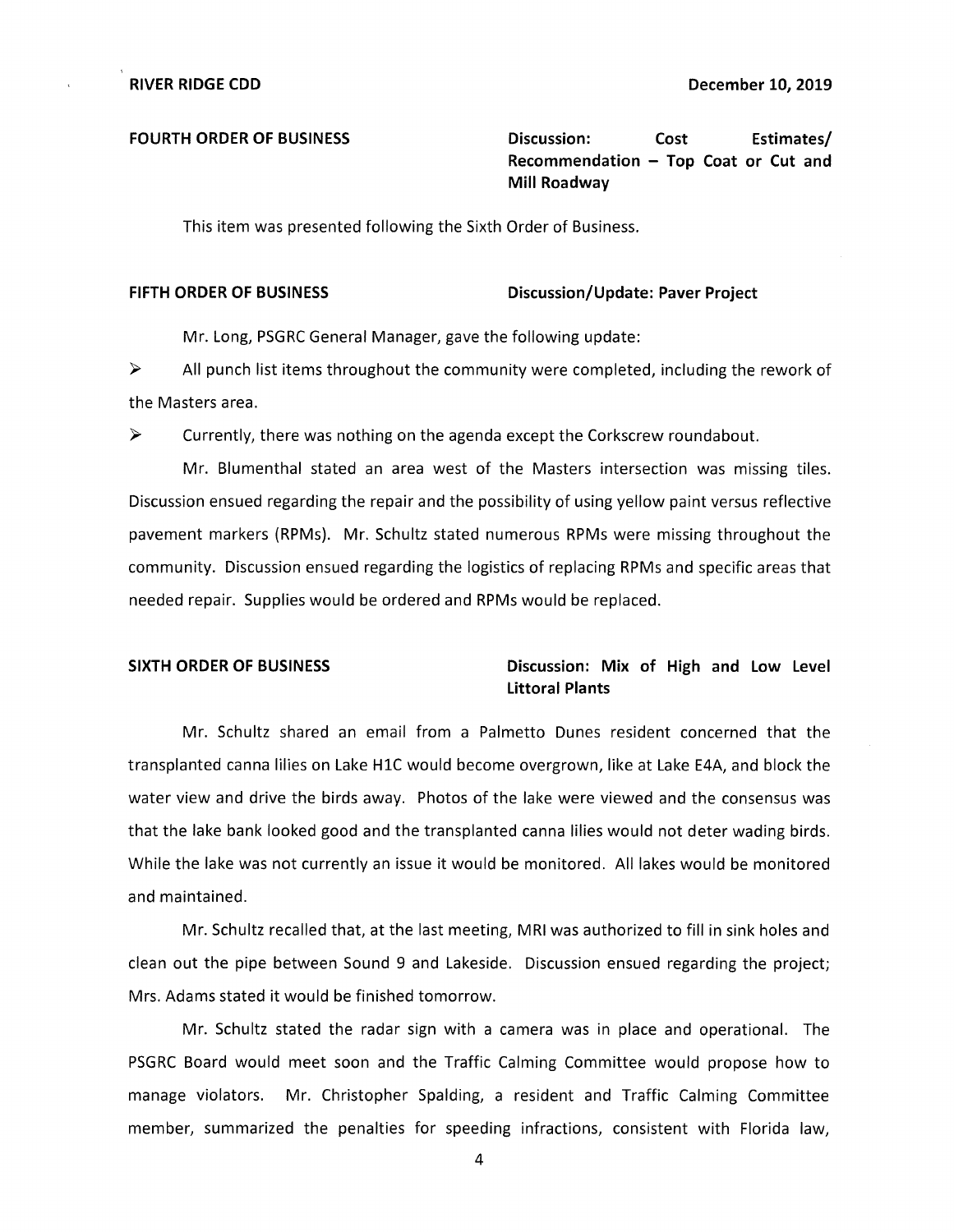including warning letters, fines, suspensions and actions by the Disciplinary Committee. Upon approval, the policy would be published as part of the community's rules and regulations.

A video of the pipe work was shown.

Mr. Schultz asked for an update on the other two sinkholes. Mrs. Adams stated that all projects were executed, with the exception of the riprap portion in the Florida Power & Light (FPL) easement.

■ **Discussion: Cost Estimates/ Recommendation - Top Coat or Cut and Mill Roadway This item, previously the Fourth Order of Business, was presented out of order.** 

Mr. Krebs suggested milling the area right before the intersection in the Masters and stated that, whatever spilled, damaged the asphalt all the way to the aggregate. Three areas need repair; the area damaged by Waste Pro seemed to be oxidizing and the other area damaged by a roofing contractor did not look like it is deteriorating. Discussion ensued regarding possible causes of the damage.

Mr. Schultz asked whether repairs needed to be addressed now. Mr. Krebs stated the damage would accelerate walkway wear and tear during the rainy season, especially by the curb where it was the worst. If the CDD was paying for it, the repair could be budgeted and addressed as a maintenance item, all the way across from curb to curb.

Given the budget constraints, Mr. Blumenthal suggested, waiting and see what needed to be done in the future. Mr. Krebs stated it would be monitored and followed up on after the next curb inspection after rainy season.

# **SEVENTH ORDER OF BUSINESS Acceptance of Unaudited Financial Statements as of October 31, 2019**

Mrs. Adams presented the Unaudited Financial Statements as of October 31, 2019.

Mr. Blumenthal asked whether the District had workers' compensation coverage in the event a contractor cancelled their policy. Mrs. Adams stated any time a company cancels its policy, the insurance company mails the cancellation notice. Mr. Pires stated the typical contract requires a 30-day cancellation notice in the Certificate of Insurance and noted that the District has no employees that would qualify for workers' compensation and the District has the additional protection of sovereign immunity. The Certificate of Insurance shows the coverage, includes the cancellation policy and names the CDD as an additional insured.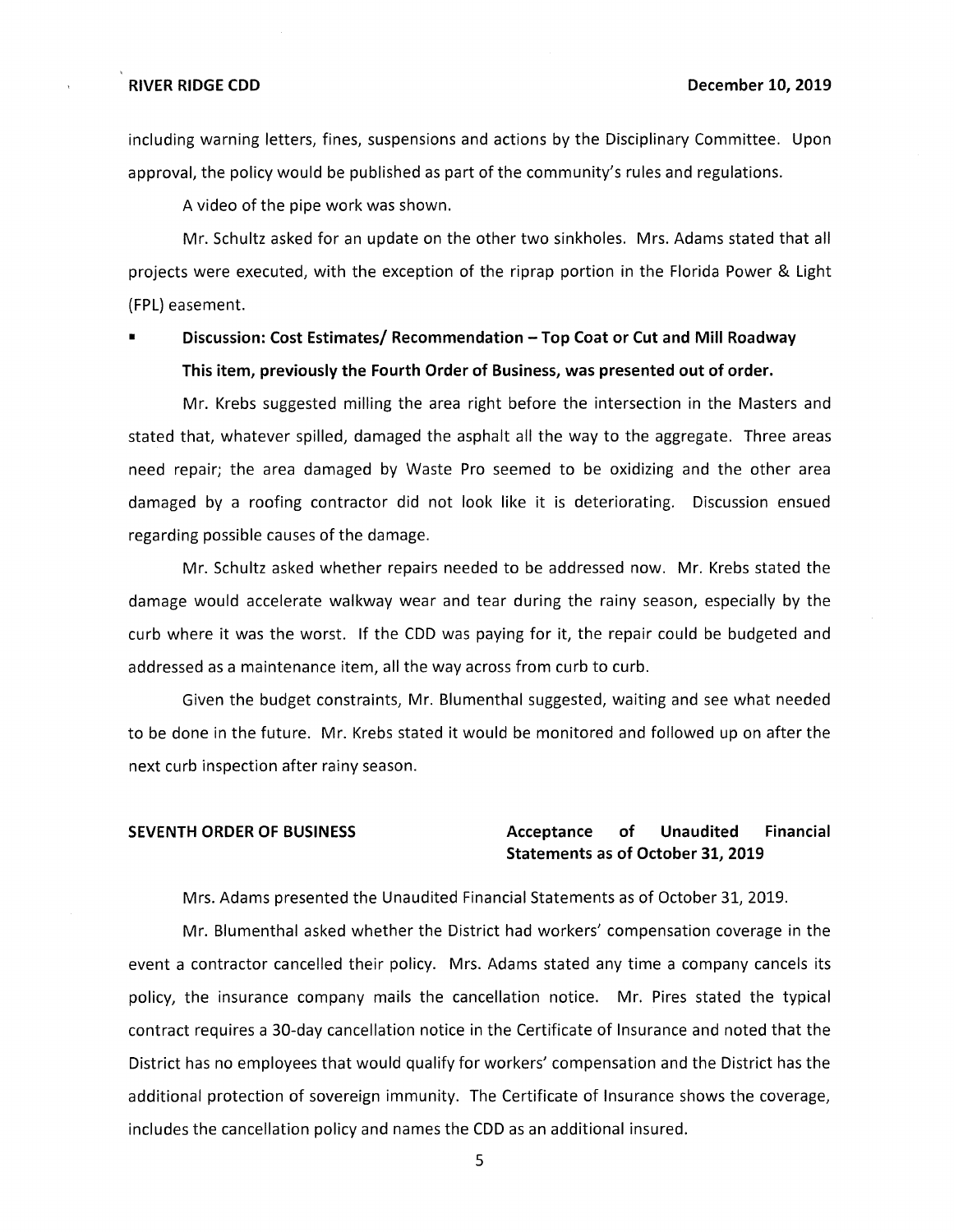Mr. Blumenthal inquired about checks #5768 and #5769, in the Check Register, in the amount of \$0.00 to Florida Community Bank. Mr. Adams stated Florida Community Bank was now Synovus Community Bank and stated this would be updated in the system.

# **EIGHTH ORDER OF BUSINESS Approval of November 12, 2019 Regular Meeting Minutes**

Mrs. Adams presented the November 12, 2019 Regular Meeting Minutes. The following changes were made:

Line 27 and throughout: Change "Gemel" to "Gamel"

Line 30 and throughout: Change "Sennell" to "Schnell"

Line 50: Change "MVR" to "NVR"

**On MOTION by Mr. Fiesel and seconded by Mr. Blumenthal, with all in favor, the November 12, 2019 Regular Meeting Minutes, as amended, were approved.** 

### • **Active Action and Agenda Items**

Items 5 and 15 were completed.

Items 6, 7 and 8 were combined.

Item 9: All was completed except the work on Corkscrew Circle.

Items 11 and 13 were combined.

Item 14 was deleted as it was no longer necessary.

Item 16 was completed with one correction. Change "36" to "30".

Mr. Krebs stated the existing 30" outfall pipe was switched out for a 24" pipe.

Item 19 was completed. It was noted that the street sweeper operates at five miles per hour and is operated in the community every week.

### **NINTH ORDER OF BUSINESS STATES STAFF Reports**

- **A. District Counsel: Woodward Pires & Lombardo, P.A.**  There being no report, the next item followed.
- **B. District Engineer: Hole Montes, Inc.**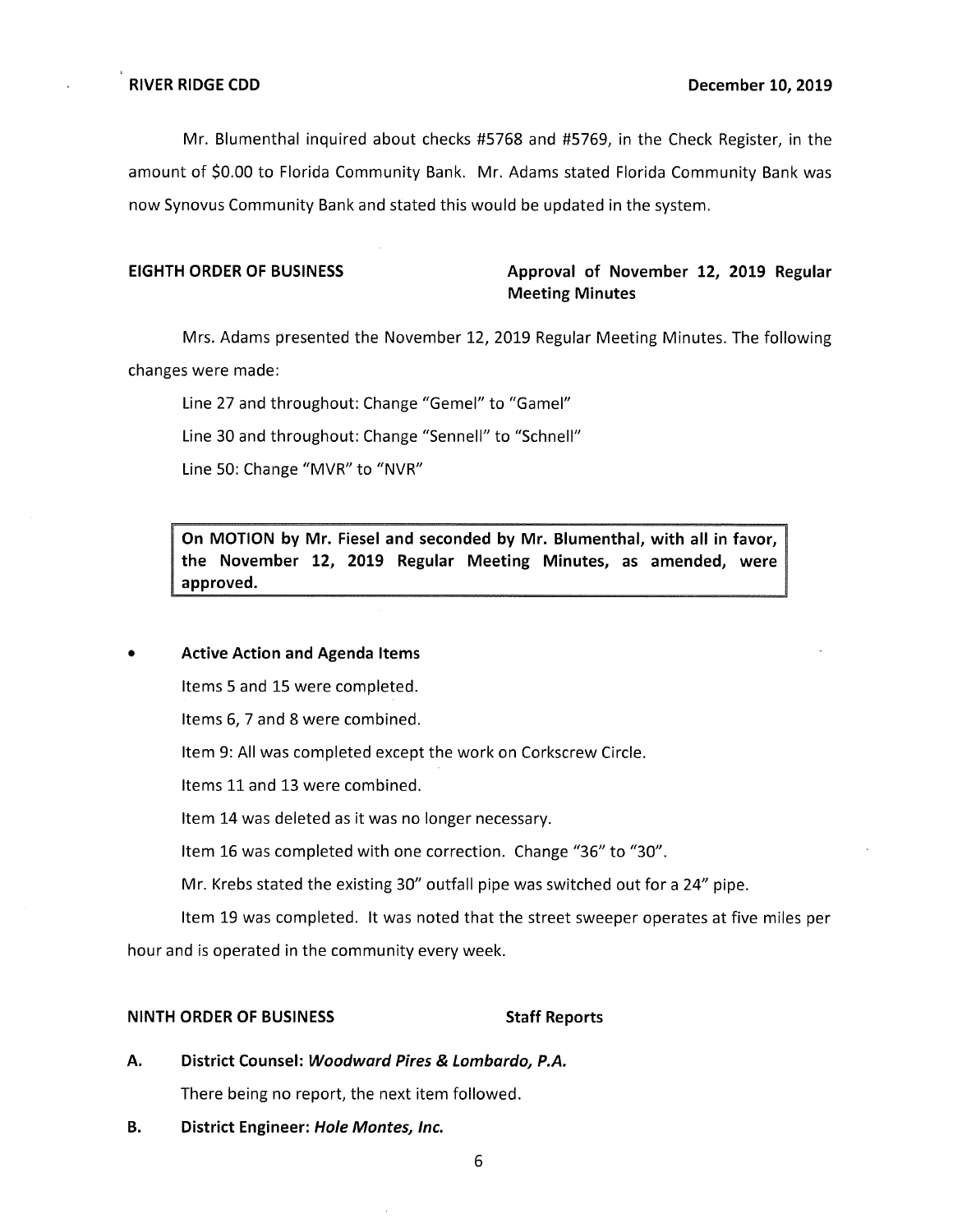Mr. Krebs stated he received an email about erosion in Pinehurst. There were some areas where water came down and the curb settled in the cul-de-sac and was acting as a spillway. These areas would be included with the necessary curb repairs. Mr. Adams stated he inspected another home in that area where the homeowner was concerned about losing the bank due to erosion on the side of the house. Mr. Schultz stated, since the erosion was on the homeowner's property and not the conservation area, treating it was the homeowner's responsibility.

# **C. District Manager: Wrathe/1, Hunt and Associates, LLC**

# **I. Key Activity Dates**

This item was included for informational purposes.

# II. **NEXT MEETING DATE: January 28, 2020 at 1:00 P.M. [Sound Room]**

### o **QUORUM CHECK**

All Supervisors confirmed their attendance at the January 28, 2020 meeting.

# **TENTH ORDER OF BUSINESS** Supervisors' Requests and Public **Comments (5 minutes per speaker)**

There being no Supervisors' requests or public comments, the next item followed.

# **ELEVENTH ORDER OF BUSINESS Adjournment**

There being nothing further to discuss, the meeting adjourned at 2:11 p.m.

# [SIGNATURES APPEAR ON THE FOLLOWING PAGE]